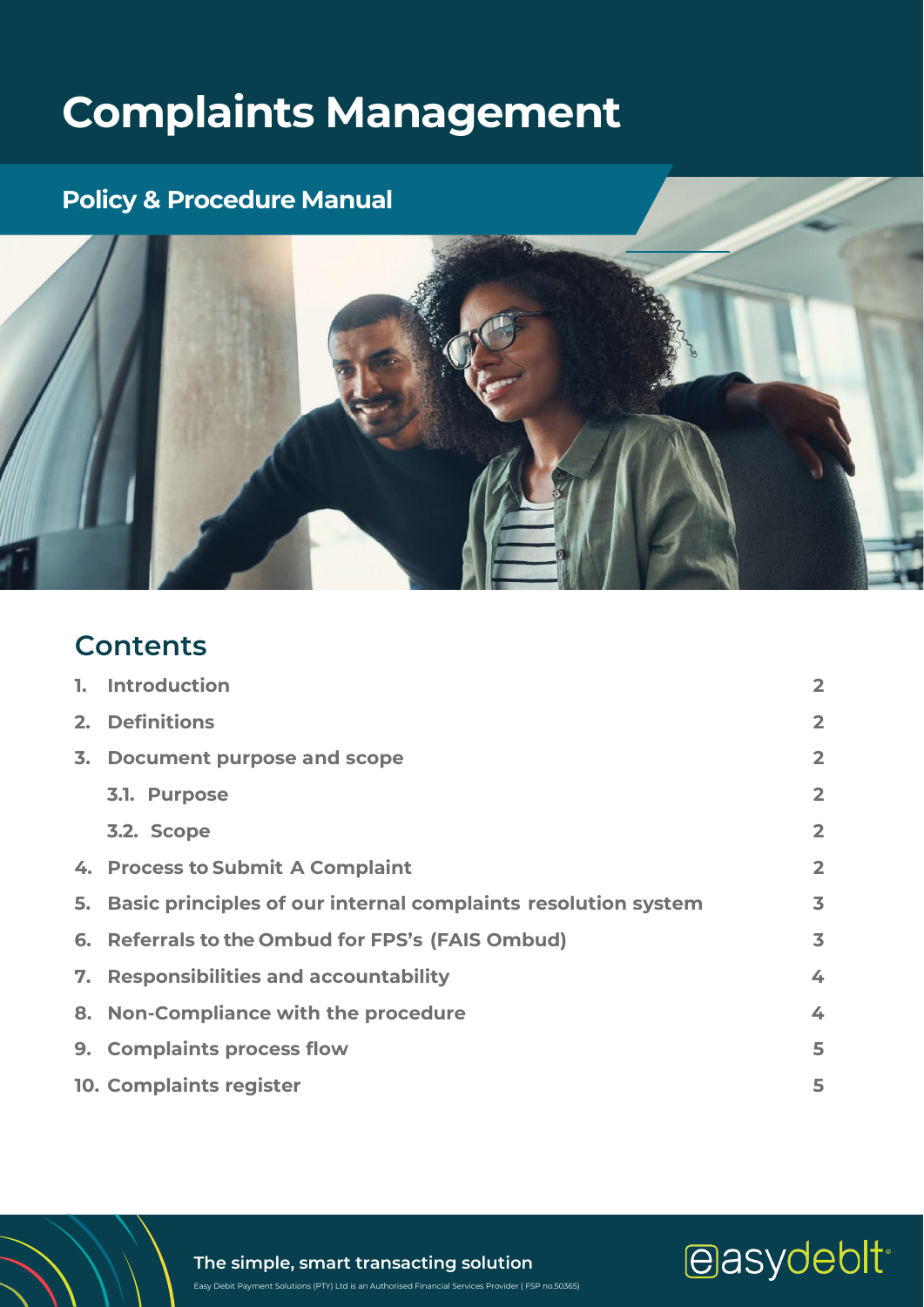Page 2

## <span id="page-1-0"></span>**1. Introduction**

In the spirit of promoting the highest level of professional and ethical conduct, as well as treating customers fairly principles, this Internal Complaints & Resolution of Complaints Policy was adopted by the directors of Easydebit Payment Solutions (Pty) Ltd, who resolved that each overseeing individual or manager, sales/service consultant and staff member of the FSP should abide by the provisions of this policy.

## <span id="page-1-1"></span>**2. Definitions**

i. **"Complaint"** means a complaint as defined in section 1(1) of the FAIS Act (excluding reference to section 26(1)(a)(iii) therein), submitted by a client to an FSP for purposes of resolution by the FSP.

A complaint means a specific complaint relating to a financial service rendered by an FSP or representative of an FSP to the complainant after 30 September 2004 and in which complaint it is alleged that the FSP or representative of the FSP:

- Has contravened or failed to comply with the provision of the FAIS Act and that as a result thereof the complainant has suffered or is likely to suffer financial prejudice or damage.
- Has willfully or negligently rendered a financial service to the complainant which has caused prejudice or damage to the complainant or which is likely to result in such prejudice or damage; or
- Has treated the client unfairly
- ii. **"Internal complaint resolution system and procedures"** in relation to an FSP and a client, means the system and procedures established and maintained by the FSP in accordance with the general code of conduct for the resolution of complaints by clients.
- iii. **"Ombud"** means the Ombud for Financial Services Providers, commonly referred to as the FAIS Ombud, referred to in section 20(2) of the FAIS Act.
- iv. **"Resolution" or "Internal resolution"** in relation to a complaint and an FSP means the process of resolving of a complaint through and in accordance with the internal complaint resolution system and procedures of the provider.
- <span id="page-1-2"></span>v. **"Rules"** means the rules on proceedings of the office of the Ombud for Financial Services Providers, 2002.

## **3. Document Purpose and Scope**

#### <span id="page-1-3"></span>**3.1 Purpose**

The purpose of this document is to govern and guide the organisation to achieve rational outcomes when managing complaints in accordance with the FAIS Act.

#### <span id="page-1-4"></span>**3.2 Scope**

The purpose of this document is to govern and guide the organisation to achieve rational outcomes when managing complaints in accordance with the FAIS Act.

## <span id="page-1-5"></span>**4. Process to submit a complaint**

The following processes are to be followed when attending to a complaint:

- i. Any client who feels that he/she has been prejudiced in any way by the FSP or its staff and who wishes to lodge a complaint against the FSP must do so in writing providing full details of the complaint and must be accompanied by supporting documentation.
- ii. All complaints will be entered into our formal Complaints Register.
- iii. Non-routine serious complaints will be handled by senior staff with adequate expertise, training, and experience to resolve the matter as soon as possible.
- iv. We will promptly acknowledge, in writing, to the client receipt of such complaint and furnish the client with details of the contact person at our organisation who will be involved with the investigation and resolution of the complaint.
- v. All complaints received from clients will be handled in a timely and fair manner, with each complaint receiving proper consideration in a process that is managed appropriately and effectively.
- vi. We undertake to inform the client of the outcome of the investigation relating to the complaint within six (6) weeks of receipt of the initial written complaint.
- vii. In a case where the complaint is resolved in favour of and to the satisfaction of the client, we ensure that a full and appropriate level of redress is offered to the client without any further delays.
- viii. In a case where the complaint is not resolved to the client's satisfaction, we will ensure that the client is made aware of their rights in terms of the

# easydebit<sup>®</sup>

## **The simple, smart transacting solution**

Easy Debit Payment Solutions (PTY) Ltd is an Authorised Financial Services Provider ( FSP no.50365)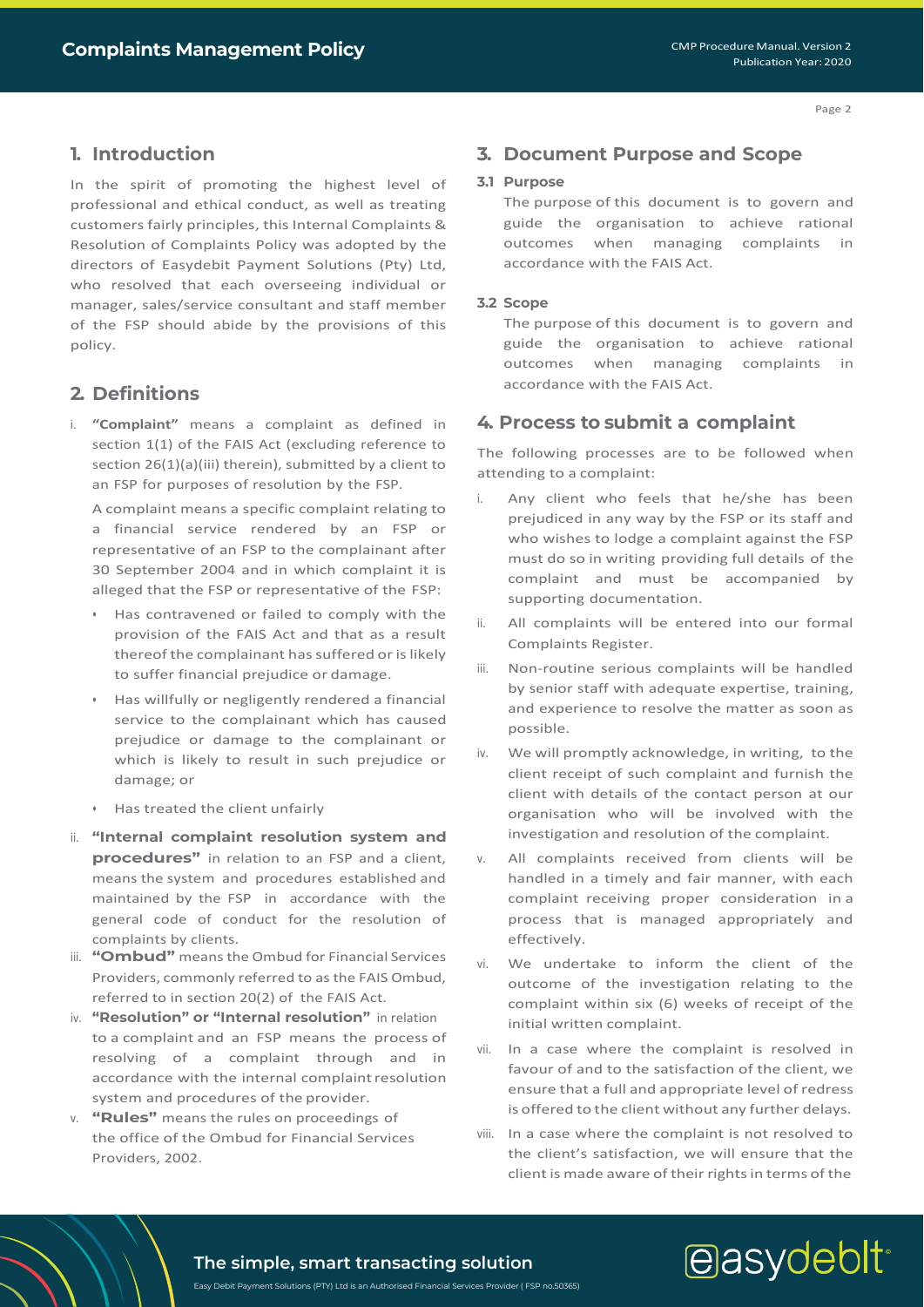Page 3

FAIS Act, or any other law. This includes giving the client a full written report regarding the investigation of the complaint and the findings thereof, as well as contact details (physical and postal address, contact numbers, fax numbers and e-mail addresses) for the Ombud for Financial Services Providers (FAIS Ombud); where the client will have six (6) months, from date of notification from us regarding the resolution/dismissal of the complaint, within which to pursue further action at the Ombud's office.

- ix. We undertake to maintain a record of complaints received for a period of five (5) years, together with an indication of whether or not such complaints were resolved.
- x. We further undertake to ensure that all new and existing clients are made aware of our complaints policy manual and the procedures to follow should they wish to submit a complaint against us or one or more of our serviceconsultants.

## <span id="page-2-0"></span>**5. Basic principles of our internal complaints resolution system**

EasyDebit is committed to maintain an internal complaint resolution system and procedures based on the following:

- a) Maintenance of a comprehensive complaints policy that outlines the company's commitment to, and system and procedures for, internal resolution of complaints.
- b) Transparency and visibility, ensuring that clients have full knowledge of the procedures for resolution of their complaints.
- c) Accessibility of facilities, ensuring the existence of easy access to such procedures at the office provider open to clients, or through ancillary postal, fax, telephone, or electronic helpdesk support; and
- d) Fairness, ensuring that a resolution of acomplaint can during and by means of the resolution process be affected which is fair to both clients, the company, and its staff.

## **6. Referral to Ombud for FPS's (FAIS Ombud)**

- a) Before submitting a complaint to the Office of the Ombud, the complainant must endeavor to resolve the complaint with the company. The responding party has six (6) weeks in which to resolve the complaint with the complainant. After receipt of the final response of the company, the complainant has six (6) months within which to submit a complaint to the FAIS Ombud.
- b) If a complaint has not been resolved within 6 weeks or where the complaint has been dismissed or where the client is not satisfied with the results of the investigation into the complaint; the client may, within 6 months of such feedback from the FSP refer the complaint to the Ombud for Financial Services Providers (FAIS Ombud).
- c) The details for the FAIS Ombud are asfollows:
	- i. Physical Address: Sussex Office Park, Ground Floor, Block B, 473 Lynnwood Road, Cnr Lynnwood Road and Sussex Avenue, Pretoria, 008
	- ii. Postal address: PO Box 74571, Lynwood Ridge, 0040
	- iii. Contact number: 012 762 5000 / 012 470 9080
	- iv. Fax no: 012 348 3447 / 012 470 9097 / 086 764 1422
- d) The FAIS Ombud will generally decline to investigate a complaint if a period of more than 3 years has expired since the act or omission which resulted in the complaint.
- e) The FAIS Ombud will not investigate a complaint where, before the date of receipt of the complaint by the FAIS Ombud, or during an investigation by the FAIS Ombud, the complainant institutes proceedings in a court regarding the subject matter of the complaint. Should the complainant not lodge the complaint with the FAIS Ombud, the complainant may pursue any other avenue of law which is available to it.

# easydebit<sup>®</sup>

**The simple, smart transacting solution** Easy Debit Payment Solutions (PTY) Ltd is an Authorised Financial Services Provider ( FSP no.50365)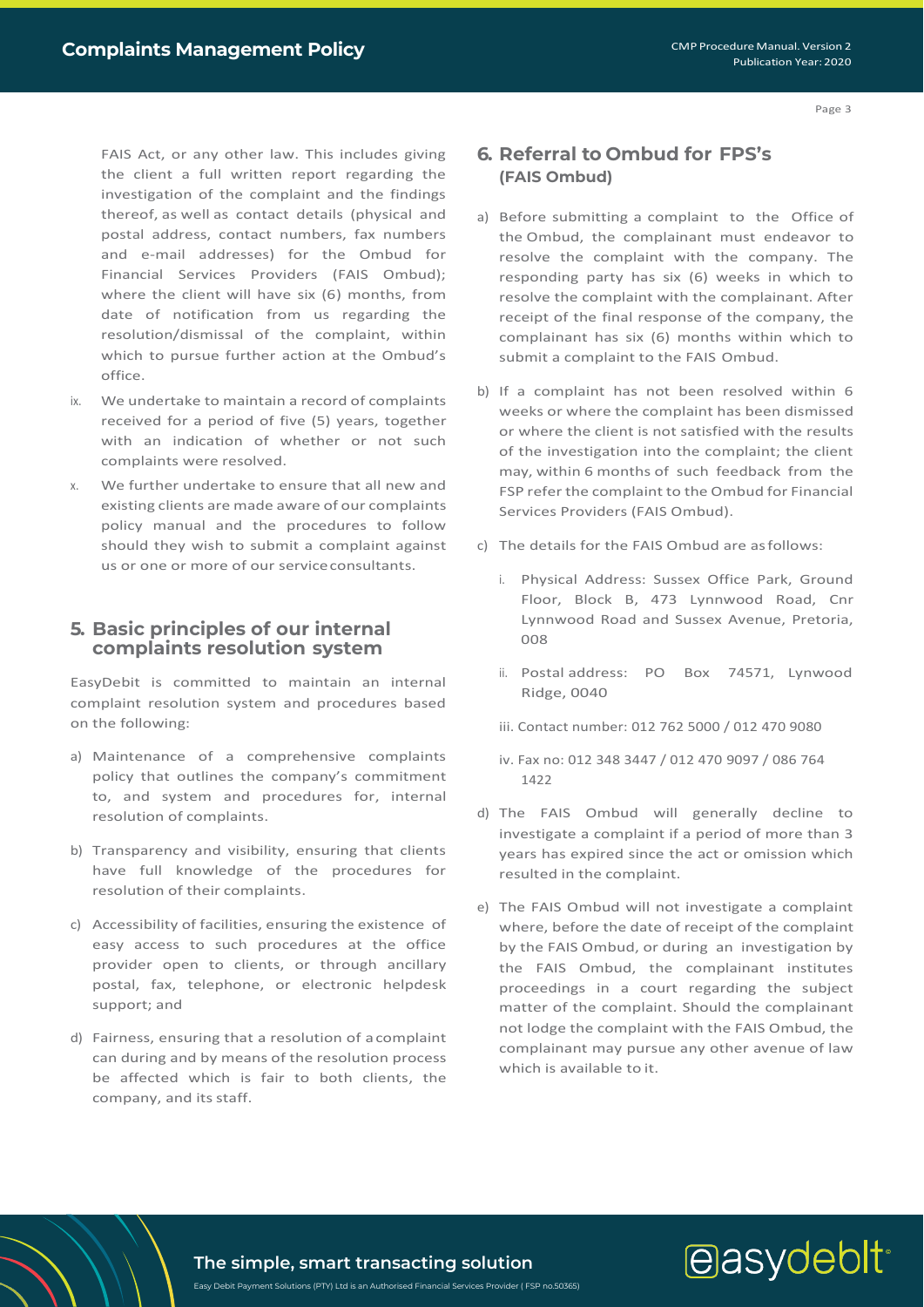- f) The FAIS Ombud will generally only investigate a complaint where the financial loss suffered by the complainant is equal to or less than R800 000-00.
- g) The FAIS Ombud may decline to investigate a complaint if there is reasonable ground to believe that amore appropriate dispute resolution process is available or in cases where it will be more appropriate to deal with the complaint in a court of law.
- h) The FAIS Ombud will only proceed to investigate a complaint if it has informed every other interested party of the receipt of such complaint, has provided particulars of such complaint to those parties, and has provided those parties with the opportunity to respond.
- i) The FAIS Ombud may follow and implement any procedure which it deems fit and may allow any party the right of legal representation.
- j) The FAIS Ombud may make recommendations to the parties and if accepted by the parties, such recommendation will have the effect of a final determination.
- k) The FAIS Ombud will in any case, where a matter has not been settled or a recommendation has not been accepted by the parties, make a final determination which may include dismissal of the complaint or upholding of the complaint. If a complaint is upheld:
	- i. The complainant may be awarded compensation; or
	- ii. The FSP may be ordered to take certain steps to rectify the matter; or
	- iii. The FAIS Ombud may make any other order which a court may make.

## <span id="page-3-0"></span>**7. Responsibilities and accountability**

Participants to this procedure manual will only be held responsible and accountable for the execution of this policy based on their delegated approved KPI's.

The parties that are responsible and accountable for the implementation of this procedure manual will include but not be limited to:

- Senior management
- Internal compliance officer
- Service/sales consultants

## <span id="page-3-1"></span>**8. Non-Compliance with the procedure**

Any disciplinary action arising from breach of this policy will be taken according to the disciplinary code and grievance procedure of the company.

Where an employee is suspected of breaching the procedures, an internal investigation will be undertaken, depending on the outcome, civil and/ or criminal legal action could be taken against the employee in question.

## <span id="page-3-2"></span>**9. Complaints process flow**

- · A dissatisfied client may lodge a complaint in accordance with the above procedure to the company.
- · All complaints are to be done formally and in writing and received by the service consultants.
- · Complaints received, will be validated, and logged as a new complaint on the company's complaint register by the service consultant.
- · Acknowledgement of receipt of the complaint must be sent to the complainant in writing within 24hrs of such receipt by the service consultant.
- · The complaint will then be assigned & investigated by either a service consultant and/or a manager.
- · The service consultant and/or the manager will then attempt to resolve the complaint immediately or take the necessary action and advise the client of steps taken and expected date of resolution within 10 working days.
- · The service consultant and/or manager will update the complaints register with all the developments and/or relevant activities.
- · The service consultant and/or manager will inform client in writing of the resolution applied.

## easydebit<sup>®</sup>

## **The simple, smart transacting solution**

Easy Debit Payment Solutions (PTY) Ltd is an Authorised Financial Services Provider ( FSP no.50365)